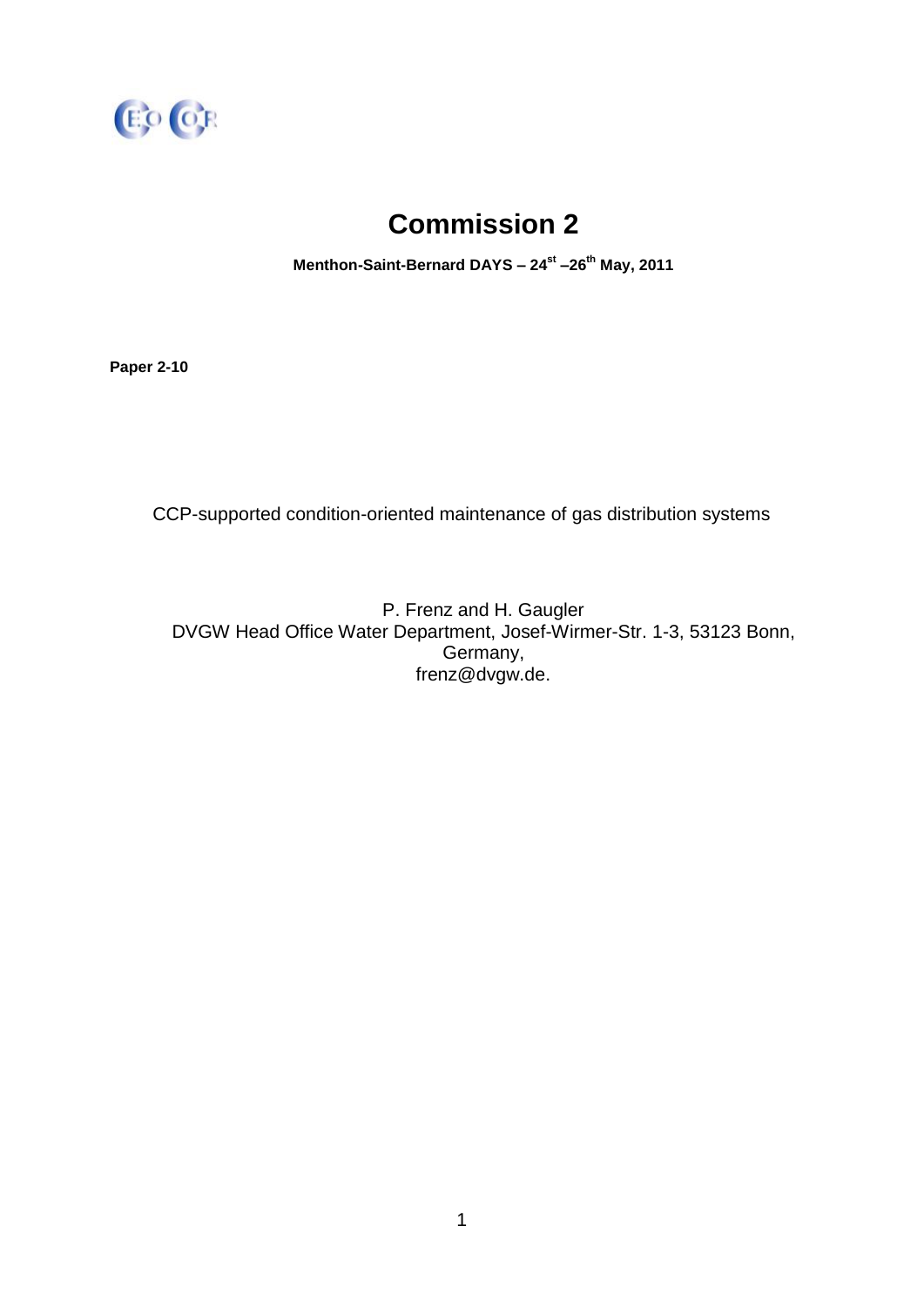## **Abstract**

A central component of a condition-orientated maintenance for steel pipes is the cathodic corrosion protection (CP). The aim of CP supported condition orientated maintenance is to optimize maintenance activities in accordance to quality aspects and expense. The strategy is based on constant monitoring of the network or system state by appropriate sensors. A remote monitored Cathodic corrosion protection systems helps to answer the question "What has to be done when, where, to monitor how and with what?"

Corrosion damage is generally caused due to lack of care when installing or external influences during operation. Since the corrosion of steel based on electrochemical processes, these types of injury are specifically monitored and influenced from a central position/system. In addition an evaluation and precise localization of the defects of buried pipelines and of the pipe network without excavations are possible. Suitable measurement methods are described in national and international standards and in technical literature.

These forms of maintenance are characterized by the fact that in case of [contingency](http://dict.leo.org/ende?lp=ende&p=Ci4HO3kMAA&search=contingency&trestr=0x801) [measures,](http://dict.leo.org/ende?lp=ende&p=Ci4HO3kMAA&search=measures&trestr=0x801) there is yet more or less life reserve. In the case of condition orientated maintenance by CP this life reserve is limited to the technically necessary and is therefore necessarily being classified as more economic than a preventive maintenance approach. It will be illustrated how to realize in practice condition orientated maintenance of gas distribution systems supported by cathodic corrosion protection systems (CP) and give an example respectively a guideline of use.

#### **Zusammenfassung**

Ein zentraler Bestandteil einer zustandsorientierten Wartung von Stahlrohren ist der kathodische Korrosionsschutz (KKS). Das Ziel der durch KKS unterstützten zustandsorientierten Wartung ist, die Wartungstätigkeiten im Einklang mit Qualitätsaspekten und Kosten zu optimieren. Die Strategie beruht auf einer ständigen Beobachtung des Netz- oder Systemzustands durch geeignete Sensoren. Ein fernüberwachtes kathodisches Korrosionsschutzsystem hilft, die Frage zu beantworten: "Was muss wann und wo getan werden; wie und womit ist zu überwachen?"

Korrosionsschäden werden im Allgemeinen durch mangelnde Sorgfalt bei der Montage oder durch äußere Einflüsse während des Betriebs verursacht. Da die Korrosion von Stahl auf elektrochemischen Prozessen beruht, werden diese Arten von Schäden spezifisch überwacht und von einem zentralen System beeinflusst. Außerdem ist eine Beurteilung und genaue Lokalisierung von Defekten an unterirdischen Rohrleitungen und am Rohrleitungsnetz möglich, ohne zu graben. Nationale und internationale Normen und die technische Literatur beschreiben geeignete Messmethoden.

Diese Formen der Wartung sind dadurch gekennzeichnet, dass bei Notmaßnahmen noch mehr oder weniger Haltbarkeitsreserve vorhanden ist. Im Falle der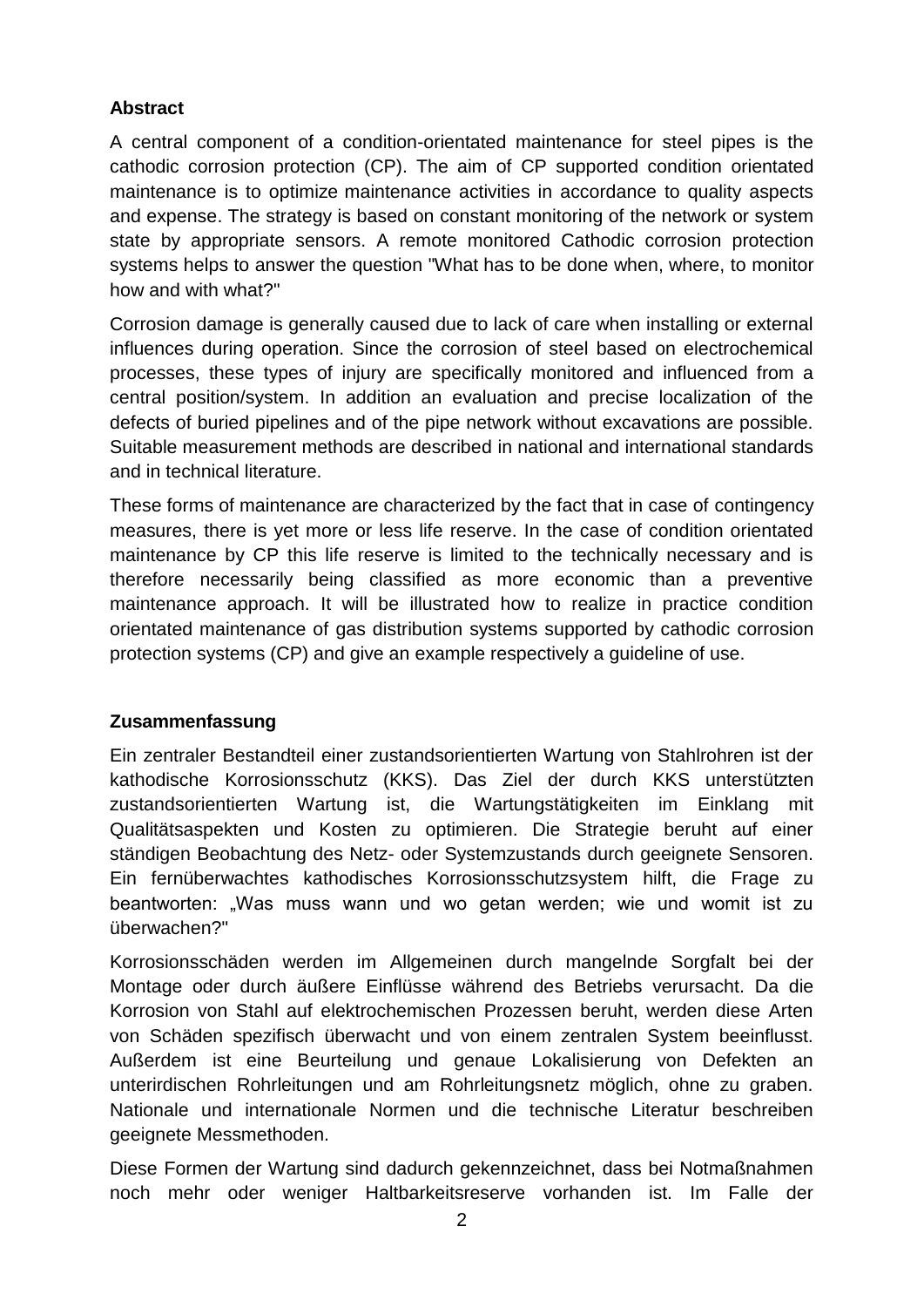zustandsorientierten Wartung durch KKS ist diese Reserve auf das technisch Notwendige beschränkt. Sie wird deshalb notwendigerweise als wirtschaftlicher angesehen als ein vorbeugender Wartungsansatz. Es wird gezeigt, wie eine zustandsorientierte Wartung von Gasversorgungssystemen, unterstützt durch kathodische Korrosionsschutzsysteme (KKS), umgesetzt werden kann. Außerdem werden ein Beispiel und ein Anwendungsleitfaden vorgestellt.

#### **Résumé**

Un composant central de la maintenance orientée selon l'état des tuyaux en acier est la protection cathodique (PC) contre la corrosion. L'objectif de la maintenance orientée selon l'état équipée de PC est d'optimiser les activités de maintenance en fonction du coût et d'aspects qualitatifs. La stratégie est basée sur une surveillance constante de l'état du réseau ou du système par des capteurs appropriés. Un système de protection cathodique contre la corrosion surveillé à distance aide à répondre à la question : « Que faut-il faire, quand et où pour surveiller comment et avec quoi ? ».

Les dommages dus à la corrosion sont généralement causés par un manque de soin à l'installation ou par des influences externes durant l'exploitation. La corrosion de l'acier étant basée sur des processus électrochimiques, ces types de dégâts sont spécifiquement surveillés et influencés à partir d'un lieu/système central. De plus, il est possible d'évaluer et de localiser précisément les défauts de canalisations enterrées et/ou du réseau de tuyauterie sans excavations. Des méthodes de mesure adaptées sont décrites dans des normes nationales et internationales ainsi que dans la littérature technique.

Ces formes de maintenance sont caractérisées par le fait que, dans le cas de mesures d'urgence, il subsiste plus ou moins de durée de vie en réserve. Dans le cas d'une maintenance orientée selon l'état via protection cathodique, cette réserve est limitée à ce qui est nécessaire techniquement, ce qui la classifie par conséquent nécessairement comme une approche davantage économique que de maintenance préventive. Nous illustrerons comment réaliser en pratique la maintenance orientée selon l'état de systèmes de distribution de gaz équipés de systèmes de protection cathodique contre la corrosion (PC) et nous fournirons respectivement un exemple et une directive d'utilisation.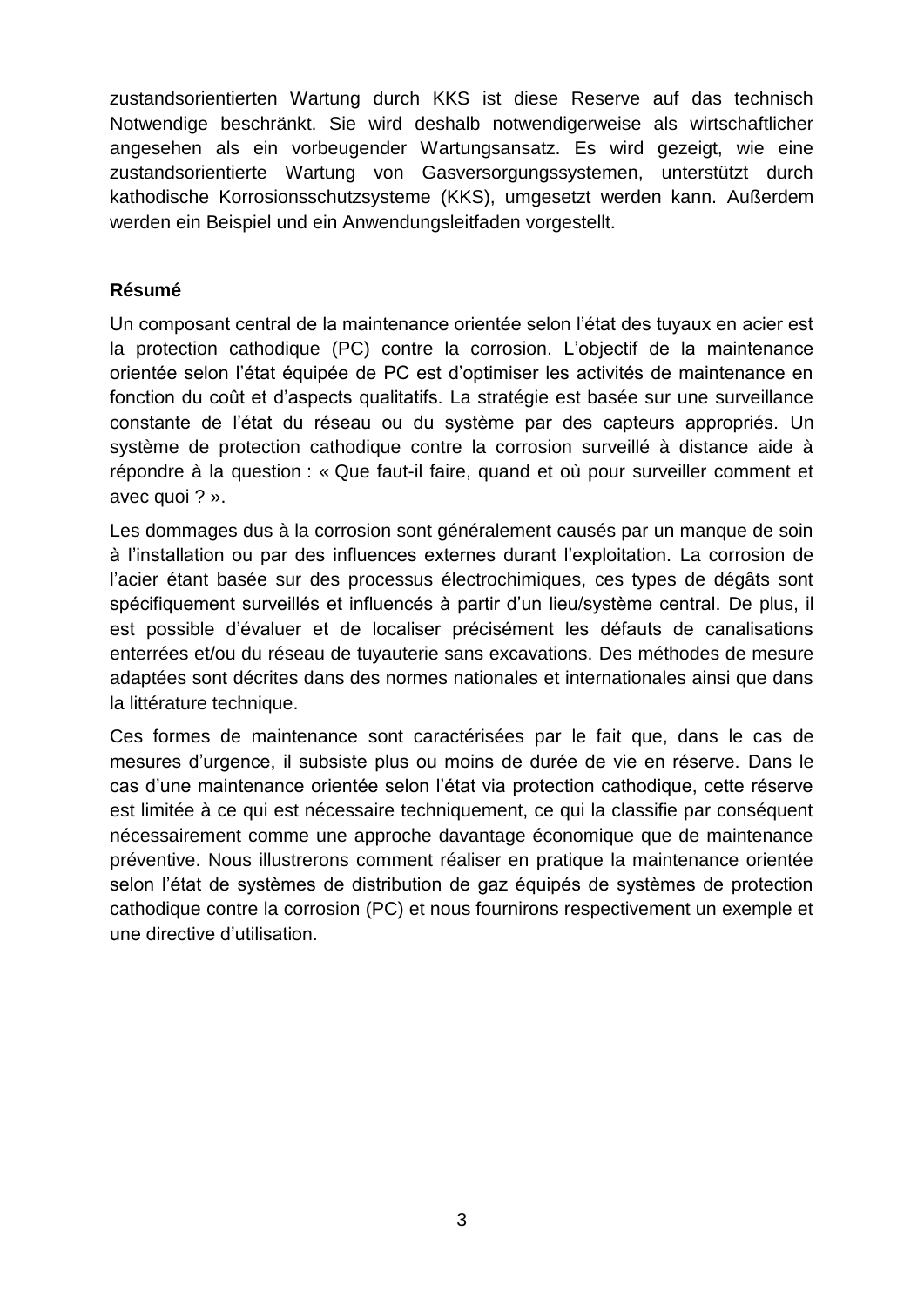#### **Introduction**

The objective of condition-oriented maintenance is to plan and carry out maintenance measures which have, based on the systems' conditions, been recognised as necessary at the optimum time, quality and costs. The strategy is based on the constant monitoring of the network or system condition by means of suitable sensor technology. In the case of gas distribution systems, the question "What has to be monitored when, where, how and with what?" can be solved by cathodic corrosion protection.

In Germany the DVGW Code of Practice G 402 (draft) "Network and damage statistics – Recording and analysis of data for the development of maintenance strategies for gas distribution systems" [1] forms the basis for the development and application of condition-oriented maintenance of gas distribution systems.

#### **Maintenance strategy**

There are three basic types of maintenance strategies. Concepts permitting scheduling include condition-oriented and preventive maintenance. These types of maintenance are characterised by the fact that if equipment needs to be replaced, there is as a rule still a more or less extensive service life reserve left. In case of condition-oriented maintenance, this service life reserve is restricted to the technically necessary extent and must therefore necessarily be rated as more cost-effective than is the case with a preventive maintenance concept.

A type of maintenance that cannot be scheduled is the event-oriented maintenance, where one waits for failures or malfunctions requiring maintenance measures to occur. For gas pipe systems, which must guarantee a high level of safety, event-oriented maintenance is not a sensible strategy.

#### **CCP-supported condition-oriented maintenance**

Central component of condition-oriented maintenance of steel pipes is the cathodic corrosion protection (CCP). Corrosion damage can usually be ascribed to a lack of diligence during pipeline laying or external impacts during operation. As the corrosion of steel is based on electro-chemical processes, this type of damage can be purposefully monitored and influenced from a central position. In addition, the localisation of defects with utmost precision and thus the assessment of the soil-covered pipeline network are possible without excavation. Suitable measurement methods are listed in EN 13509 [2] and described as well as in the technical literature.

Conceptually, steel pipe designs in combination with cathodic corrosion protection that are in common use today, are designed for a service life far in excess of 100 years. The phases during the operation of steel pipelines to be taken into consideration are depicted in Figure 1.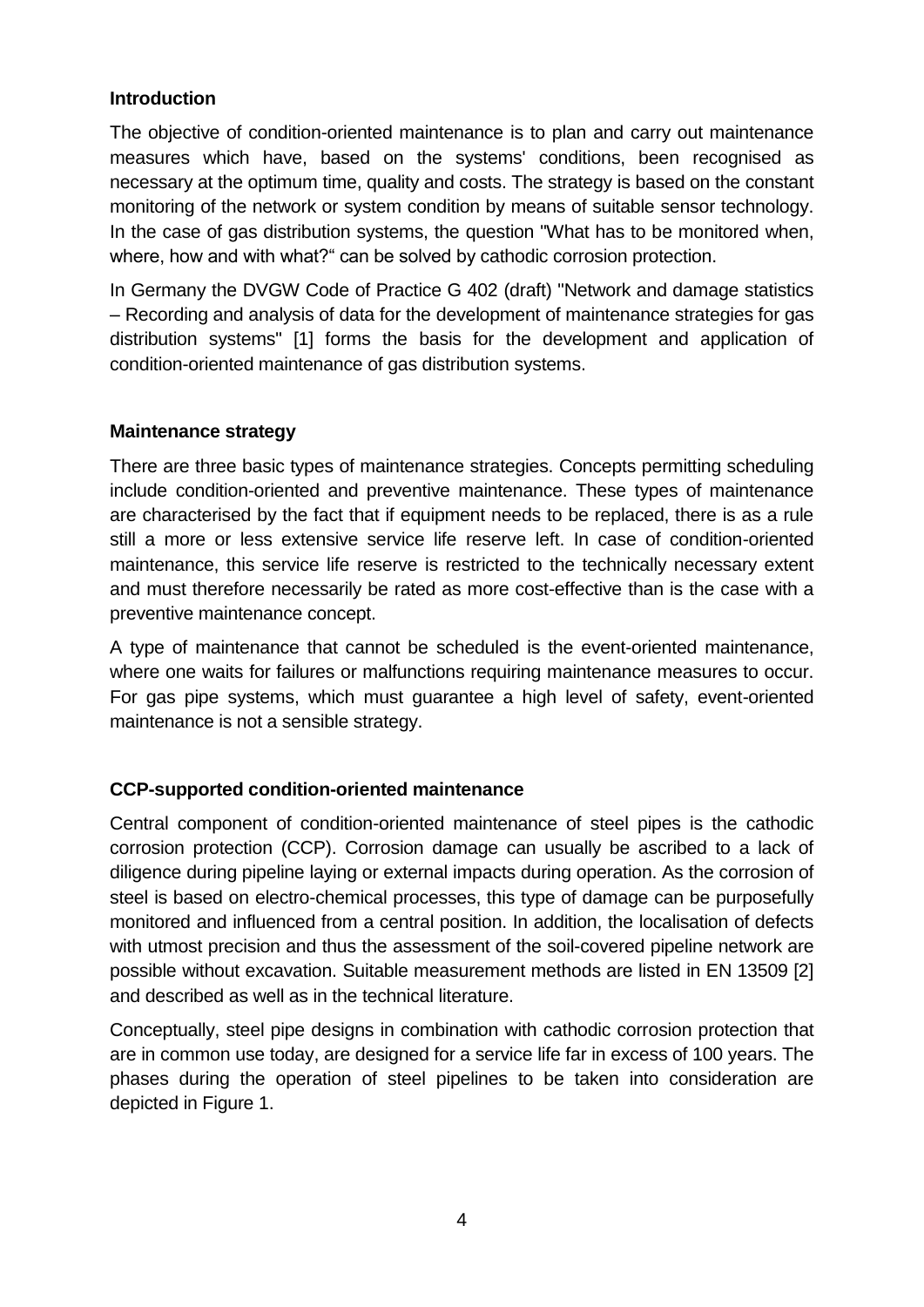

- Technically negligible material abrasion <10 um/a  $1.$
- 2 Critical phase, increasing material abrasion >10 µm/a.
- Scope of action for corrective maintenance at the optimum time, quality and cost
- 3. Occurrence of damage



An essential requirement for a safe operation of the pipeline network during phases 1 and 2 is the combination of effective passive and active protective measures. Within the limits of phase 1, the pipeline operating company can concentrate on its scheduled tasks. During phase 1, damage events range at a minimum level. Operational experience shows that the coating resistance of a pipeline network reduces in the course of time due to an increase in coating defects caused by external impacts. By measuring the CCP it is possible to monitor if and when the quality of corrosion protection drops into phase 2 (warning limit). During phase 2, an assessment of the pipeline sections is carried out in cooperation between network operating company and CCP experts and priorities for the required maintenance measures are defined. As a rule, pipelines that are subject to such condition-oriented maintenance do not reach phase 3.

Phase 3 is reserved for networks with no or only insufficient cathodic protection. As soon as corrosion damage has occurred in a pipeline network, it must be assigned to phase 3 until the actual reason has been determined. In case of damage due to a lack of diligence during laying, further defects may be expected. Here, depending on the soil's corrosiveness or even external current influences, defective areas are subject to metal abrasion which may sooner or later cause leaks. Such pipeline sections necessarily must continue to be assigned to phase 3. Damage which can demonstrably be ascribed to later excavations are usually of a local nature, limited as to their extent and require repair. After a corresponding inspection, such a network section can possibly be returned to phase 2 or 1.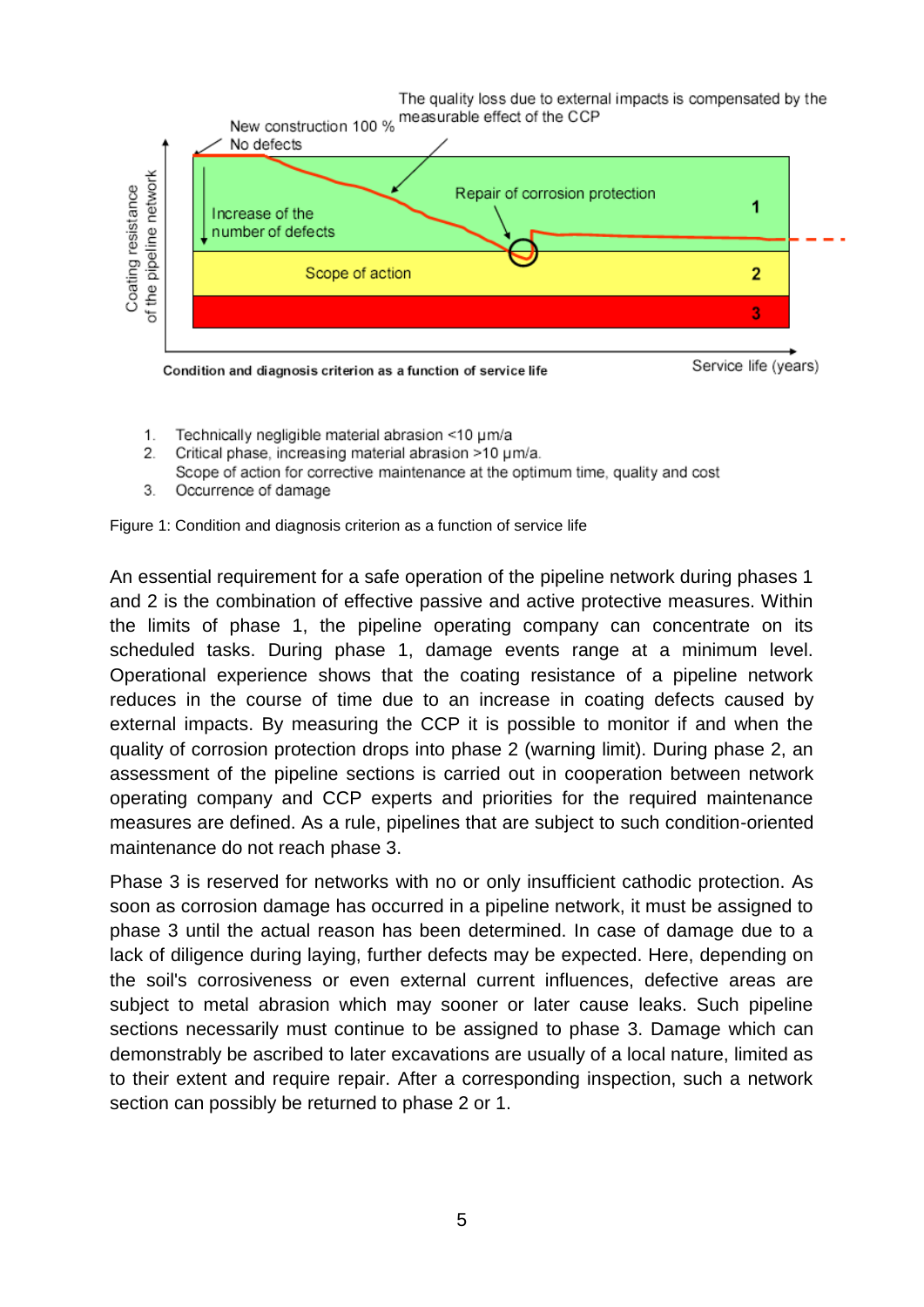#### **Preventive maintenance concept**

From today's point of view, a lacking cathodic corrosion protection in a pipeline network does not necessarily lead to deterioration into phase 3. Within the scope of the systematic assessment of the pipeline networks, the pipeline condition should be recorded, thus implementing a preventive maintenance concept. In case of networks without cathodic protection, the coating resistance criterion is lacking for phase 2. However, in this case it is possible to determine a reaction time by assessing the pipeline condition (corrosion abrasion, condition of the coating, environmental conditions, etc.) and with that the usually existing wall thickness reserve, and to thus implement rehabilitation planning in terms of a preventive maintenance concept.

Such condition assessments can be carried out at exposed pipeline sections while pipeline integration or relaying operations or the establishment of service connections are under way. However, as this method does not necessarily record the condition of the entire network, an uncertainty in the assessment of a distribution network remains. Such a network will thus within certain limits necessarily be operated in an event-oriented manner. However, it is basically possible even for pipeline sections that have already reached phase 3 to be returned to phase 1 by means of cathodic corrosion protection and corresponding purposeful repairs. Experience shows that the retrofitting of CCP in existing gas distribution systems can be implemented in a cost-effective manner.

#### **Assessment of the pipeline condition by CCP**

The assessment basis for condition-oriented maintenance results from the mode of operation of cathodic corrosion protection. The signal light model acc. to Figure 1 on which the assessment is based explains and substantiates the current density potential curve of steel in vented and unvented soils (Fig. 2).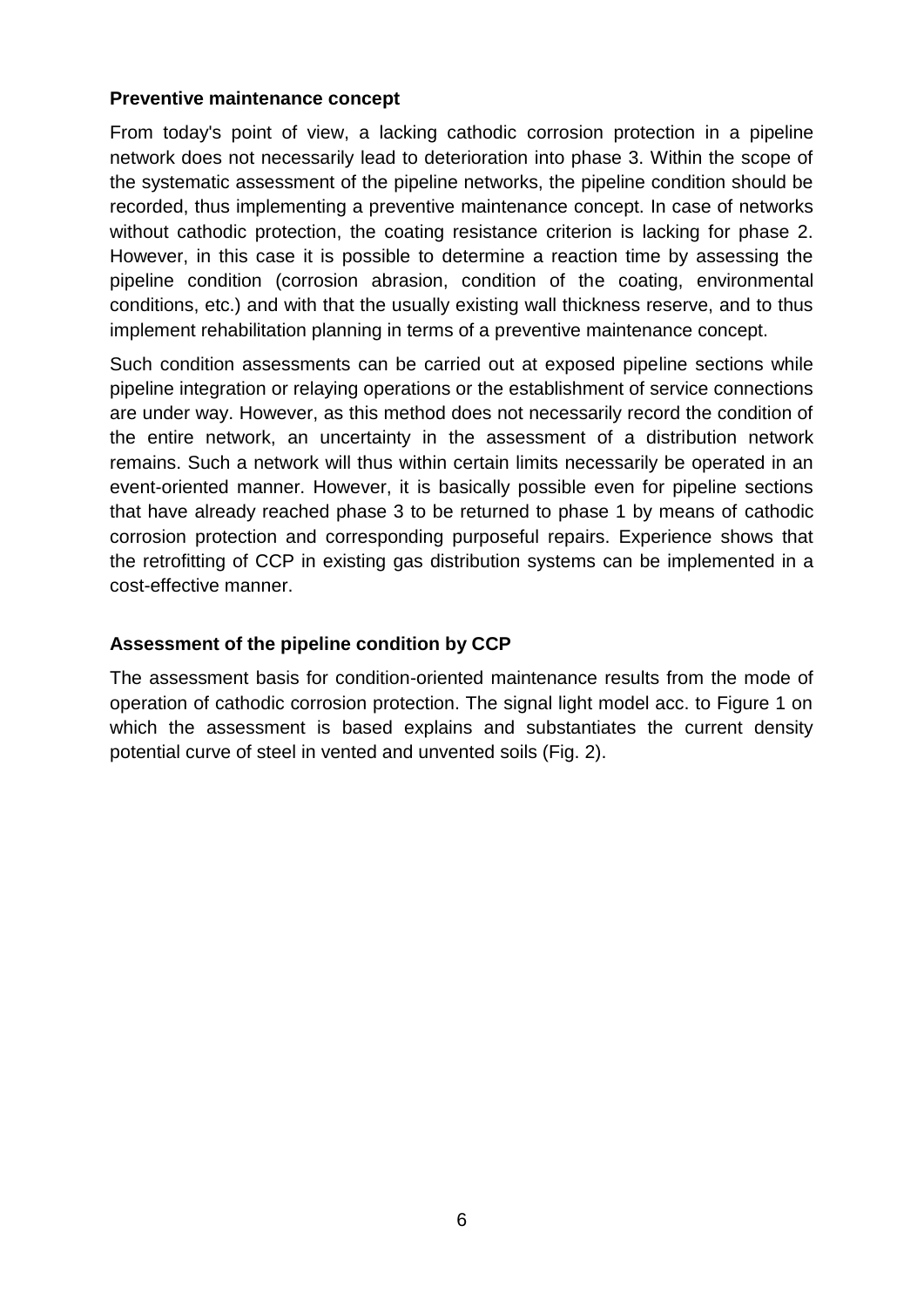

Figure 2: Current density potential curve of steel in vented and unvented soils

The green area of the signal light model (phase 1) characterises the protection range for cathodic corrosion protection, which in vented soils ranges between -0.85 V and - 1.15 V (measured against the copper sulphate electrode; Cu/CuSO4). By means of the measurements according to EN 13509 [2], the effectiveness or quality of CCP can be monitored and the reaching of the yellow range (phase 2) detected. From this point in time, the protective effect of the CCP is no longer sufficient, consequently there is need for action as far as the planning and implementation of maintenance measures is concerned.

#### **CCP-supported maintenance process**

A compulsory requirement for "condition-oriented maintenance" is the availability of readily retrievable measuring data providing information about a component's condition. On the basis of these measuring data, failures and damages are recognised in good time, thus ensuring an optimum network operation. In case of prompt indication, it may also be possible to determine the reasons for or originators of damages, for example in the case of external influences. Figure 3 depicts the progression of the CCP-supported maintenance process.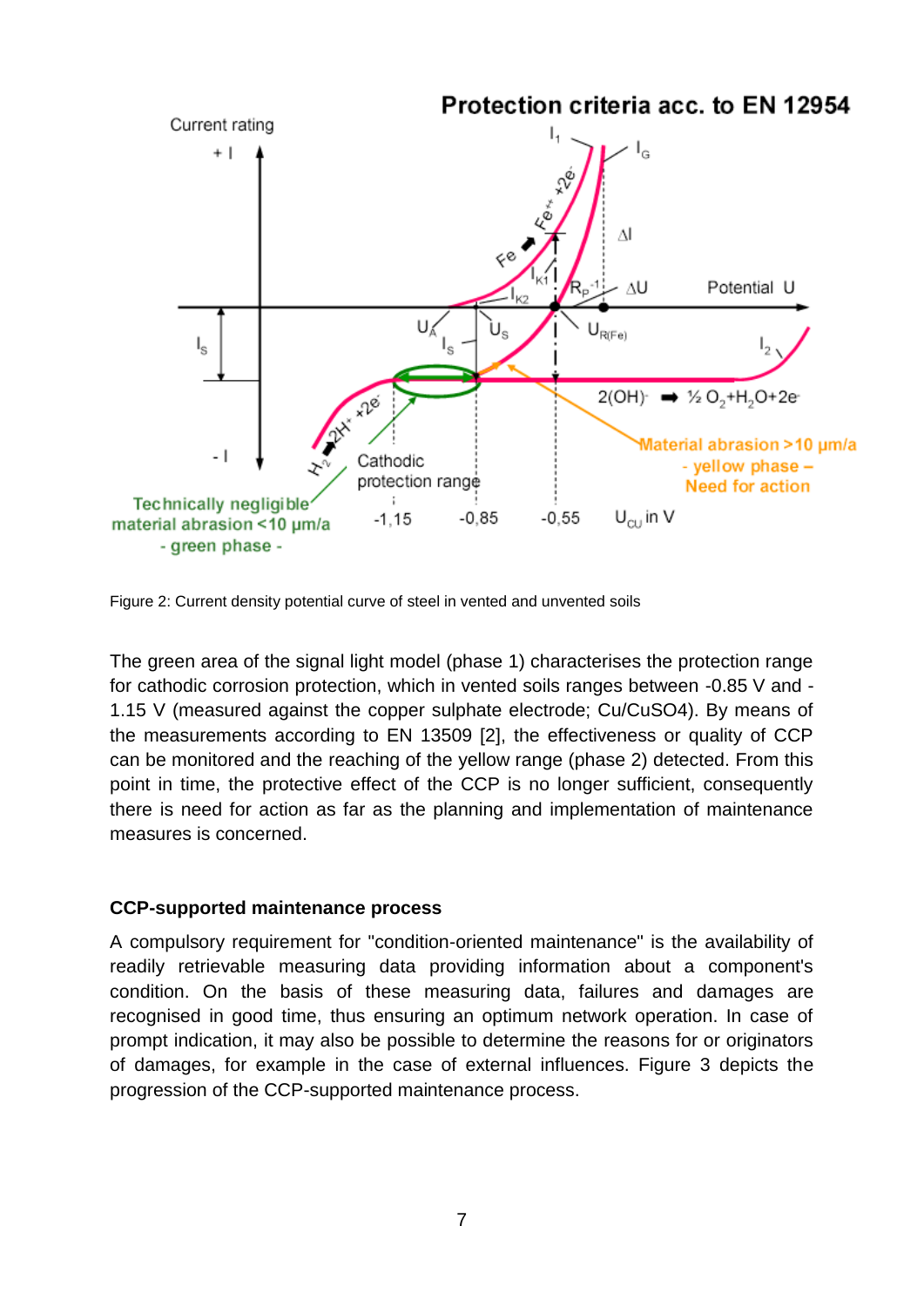

Figure 3: CCP-supported maintenance process

Condition monitoring is made up of the sub-steps condition recording, condition comparison and diagnosis.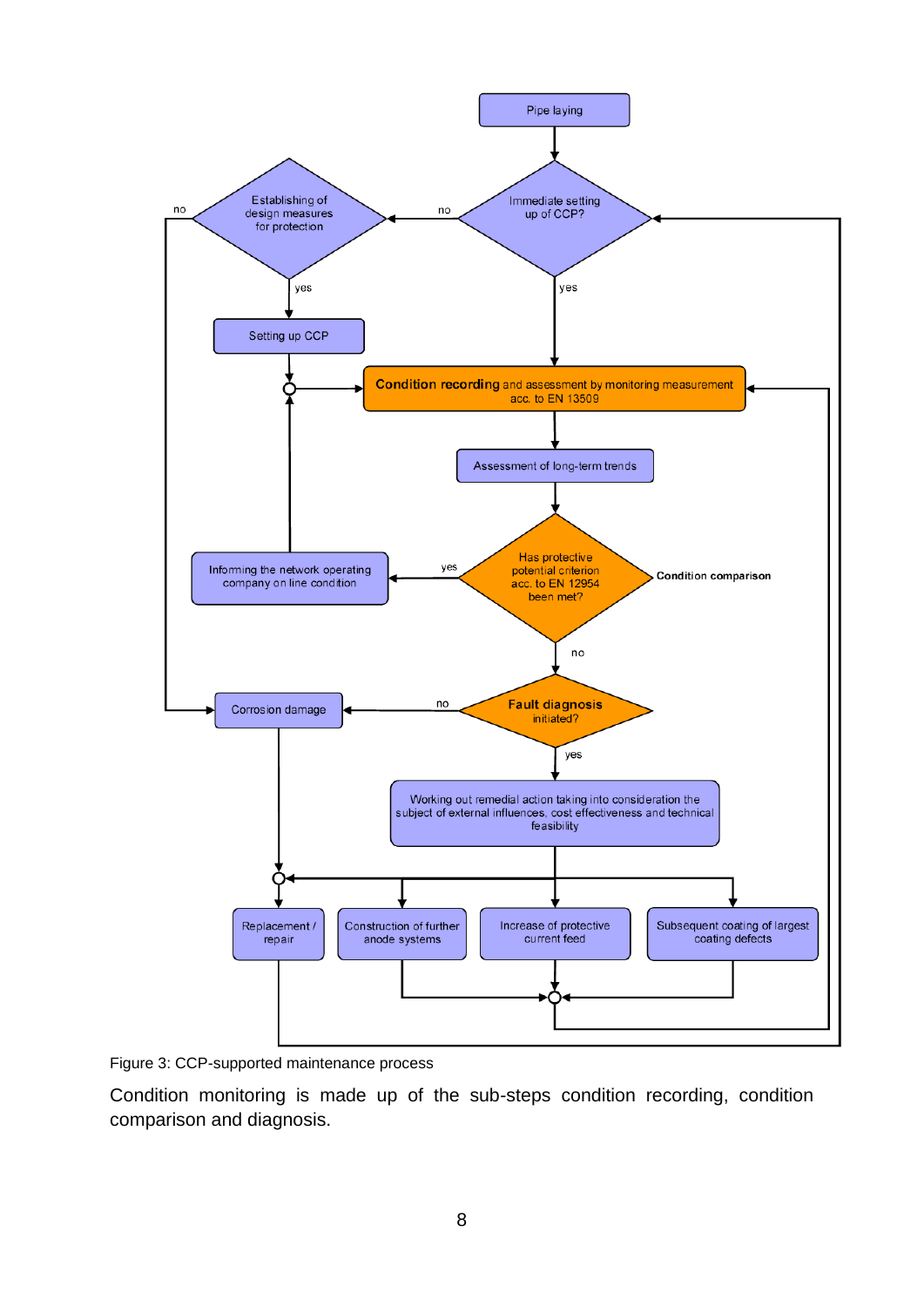## **Condition recording**

Condition recording takes place via the measurement and documentation of parameters in connection with corrosion protection mirroring the current state of the pipelines. Based on the structure described in DVGW Code of Practice G 412 [3] (Fig. 4), the implementation of a condition-oriented maintenance concept involves comparatively little expenditure as the required measuring data are already available due to the monitoring measurements required according to EN 13509 [2].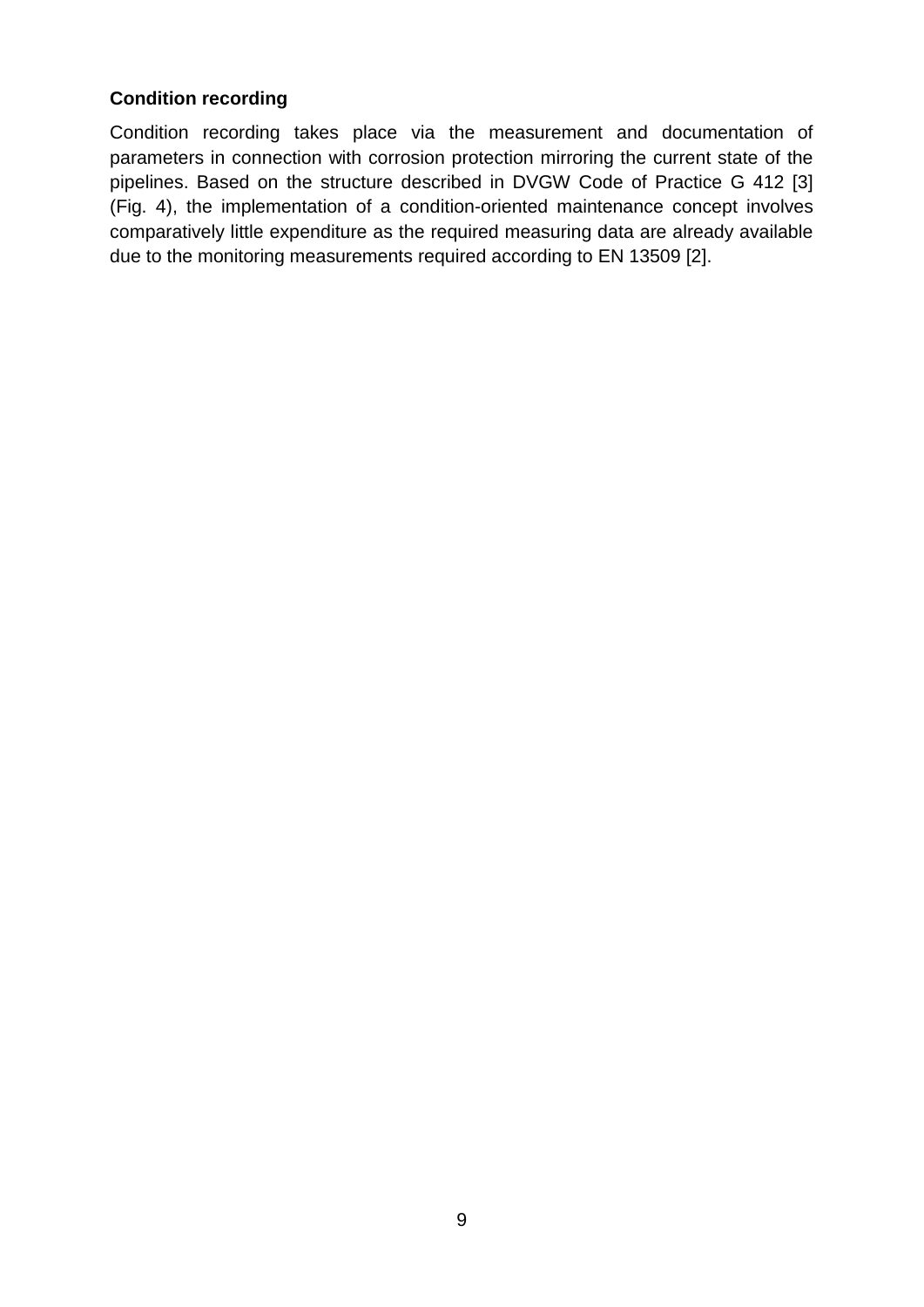

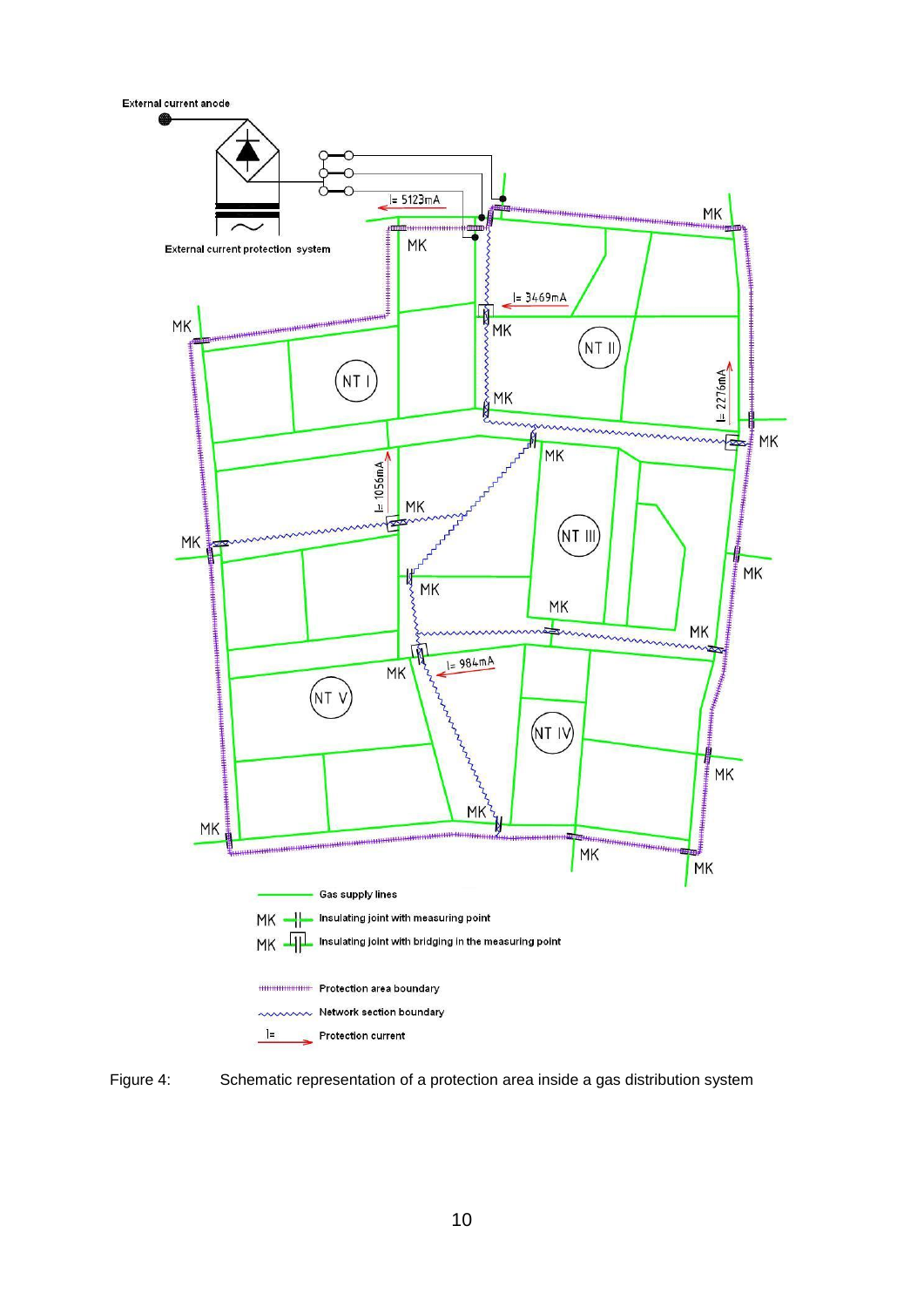## **Condition comparison**

The condition comparison constitutes a comparison of the as-is state with a specified reference value. When cathodic corrosion protection is applied, this reference value is the limit of the protective potential criterion according to EN 12954 [4], which in vented soils amounts to -850 mV (measured against the copper sulphate electrode). Condition recording and condition comparison essentially correspond to the inspection according to EN 13306 [5].

# **Diagnosis**

The diagnosis serves to locate any possible faults as early as possible on the basis of the results of the condition comparison and if necessary, to determine their cause(s) so as to be able to plan and implement necessary maintenance measures in an optimum manner (time, quality, costs).

# **Rehabilitation planning on the basis of CCP data**

The following aims at explaining the question as to how a condition assessment is performed on the basis of the measuring method of cathodic corrosion protection and how as a result the correct time for upcoming replacement, repair and rehabilitation measures can be determined.

#### **Measurement-based condition assessment**

So as to keep the scope of the measurement-based condition assessment as narrow as possible and the acceptance for ongoing maintenance as high as possible, only the protective potential criterion according to EN 12954 [4] and the average protective current density are drawn on for the assessment. At the same time, the recording of measuring data does not require any additional expenditure as these are already available from the monitoring measurements according to EN 13509 [2].

The assessment systematics presupposes the establishment of electrically delimited protection areas according to DVGW Code of Practice G 412 [10] (Fig. 4) [3]. The development of a measurement-based condition assessment merely requires the following inventory and condition data:

- On-, off-potential and protective current consumption according to EN 13509 [2]
- Length and surface of the pipelines (inventory data from the GIS).

The mobily recorded measuring data according to EN 13509 [2] and the inventory data from the GIS are saved in a spread sheet application or database. Subsequently, the corrosion protection parameters "average protective current density" and "specific coating resistance" are calculated from these (table 1).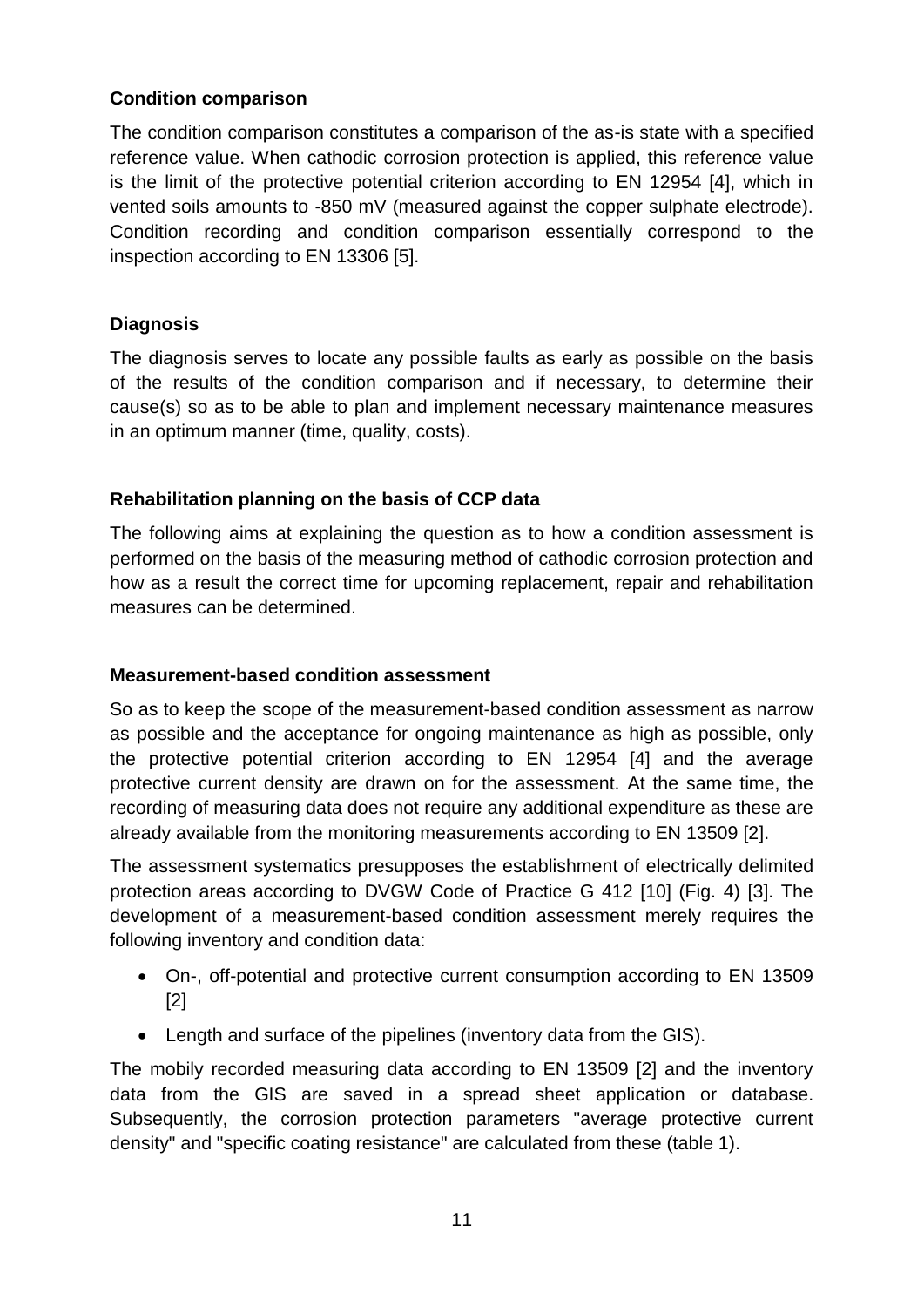| Pipeline                                                                                     | Eon                                                      | Eoff                                          | Ip           | Line             | Sur-                | Commis-                                                                  | <b>CCP</b>                                     | Ka                                                           | ip                               | rco                                                   | Protection                                       | Coeffi-        | Condition      |
|----------------------------------------------------------------------------------------------|----------------------------------------------------------|-----------------------------------------------|--------------|------------------|---------------------|--------------------------------------------------------------------------|------------------------------------------------|--------------------------------------------------------------|----------------------------------|-------------------------------------------------------|--------------------------------------------------|----------------|----------------|
|                                                                                              | [mV]                                                     | [mV]                                          | [mA]         | length           | face                | sioning<br>of                                                            | since                                          | [%]                                                          | $[\mu A/m^2]$                    | $[k \square m^2]$                                     | criterion                                        | cient          | rating         |
|                                                                                              |                                                          |                                               |              | [ <sub>m</sub> ] | $\lceil m^2 \rceil$ | pipeline                                                                 |                                                |                                                              |                                  |                                                       | met(y/n)                                         |                | $(1 - 5)$      |
| <b>SB 77 NT I</b>                                                                            | $-1360$                                                  | $-940$                                        | 598          | 3666             | 1431                | 1954-2001                                                                | 1989                                           | 58                                                           | 418                              | 1,01                                                  | <b>Yes</b>                                       | 42             | 3              |
| SB 77 NT II                                                                                  | $-1280$                                                  | $-860$                                        | 1.193        | 3601             | 1501                | 1952-1999                                                                | 1989                                           | 41                                                           | 795                              | 0,53                                                  | <b>Yes</b>                                       | 79             | $\overline{4}$ |
| SB 77 NT III                                                                                 | $-1350$                                                  | $-780$                                        | 2.276        | 2998             | 2551                | 1969-2009                                                                | 1971                                           | 83                                                           | 892                              | 0,64                                                  | <b>No</b>                                        | 114            | 5              |
| SB 77 NT IV                                                                                  | $-1260$                                                  | $-920$                                        | 984          | 3755             | 1972                | 1954-1999                                                                | 2005                                           | 27                                                           | 499                              | 0,68                                                  | <b>Yes</b>                                       | 50             | 3              |
| SB 77 NT V                                                                                   | $-1260$                                                  | $-860$                                        | 72           | 2431             | 988                 | 1954-1999                                                                | 2001                                           | 82                                                           | 73                               | 5,49                                                  | Yes                                              | $\overline{7}$ | $\mathbf{1}$   |
| <b>Explanation of table and rating example</b>                                               |                                                          |                                               |              |                  |                     |                                                                          |                                                |                                                              |                                  |                                                       |                                                  |                |                |
| Pipeline:                                                                                    | Cathodically protected network section                   |                                               |              |                  |                     |                                                                          | Coefficient:                                   |                                                              |                                  | The coefficient results from the sum of the<br>points |                                                  |                |                |
| Eon:                                                                                         |                                                          |                                               | On-potential |                  |                     |                                                                          |                                                |                                                              |                                  |                                                       | of the parameters "Protection criterion" and the |                |                |
| Eoff:                                                                                        |                                                          | Off-potential                                 |              |                  |                     |                                                                          |                                                | average protective current density "lp". The                 |                                  |                                                       |                                                  |                |                |
| lp:                                                                                          | Protective current consumption                           |                                               |              |                  |                     |                                                                          |                                                | number of points of the average protective<br>current        |                                  |                                                       |                                                  |                |                |
| Line length:                                                                                 | Cathodically protected line section                      |                                               |              |                  |                     |                                                                          |                                                | density in $\mu A/m^2$ results from multiplication of<br>the |                                  |                                                       |                                                  |                |                |
| Surface:                                                                                     | Surface of pipelines as a function of dimension          |                                               |              |                  |                     |                                                                          | value with 0.1. The result is shown as integer |                                                              |                                  |                                                       |                                                  |                |                |
|                                                                                              | and cathodically protected line length                   |                                               |              |                  |                     |                                                                          |                                                |                                                              | without unit (at least 1 point). |                                                       |                                                  |                |                |
|                                                                                              |                                                          |                                               |              |                  |                     | Condition rating:<br>School grade 1 - 5 depending on the<br>coefficient: |                                                |                                                              |                                  |                                                       |                                                  |                |                |
| Commissioning                                                                                | Year of commissioning of the oldest and                  |                                               |              |                  |                     |                                                                          | Grade $1 \Rightarrow$ coefficient $1 - 7$      |                                                              |                                  |                                                       |                                                  |                |                |
| of pipeline:<br>youngest line section<br>CCP since:<br>Year of commissioning of the cathodic |                                                          |                                               |              |                  |                     |                                                                          |                                                |                                                              |                                  | Grade $2 \Rightarrow$ coefficient $8 - 24$            |                                                  |                |                |
|                                                                                              |                                                          |                                               |              |                  |                     |                                                                          | Grade $3 \Rightarrow$ coefficient $25 - 60$    |                                                              |                                  |                                                       |                                                  |                |                |
|                                                                                              | corrosion protection in the network section<br>concerned |                                               |              |                  |                     |                                                                          |                                                | Grade $4 \Rightarrow$ coefficient $61 - 100$                 |                                  |                                                       |                                                  |                |                |
| Ka:                                                                                          | Percentage portion of pipe coating made of               |                                               |              |                  |                     |                                                                          |                                                |                                                              |                                  | Grade $5 \Rightarrow$ coefficient $> 100$             |                                                  |                |                |
|                                                                                              |                                                          | plastic in the network section concerned      |              |                  |                     |                                                                          |                                                | Example:                                                     |                                  | ip amounts to 14 $\mu$ A/m <sup>2</sup> = > 1 point   |                                                  |                |                |
| ip:                                                                                          |                                                          | Average protective current density            |              |                  |                     |                                                                          |                                                | Protection criterion "no" => 25 points                       |                                  |                                                       |                                                  |                |                |
| rco:                                                                                         |                                                          | Specific coating resistance                   |              |                  |                     |                                                                          |                                                |                                                              |                                  |                                                       | Coefficient = $26 \Rightarrow$ grade 3           |                |                |
| Protection                                                                                   | criterion                                                | Protection criterion for the CCP of non-alloy |              |                  |                     |                                                                          |                                                |                                                              |                                  |                                                       |                                                  |                |                |
| met:                                                                                         |                                                          | and                                           |              |                  |                     |                                                                          |                                                |                                                              |                                  |                                                       |                                                  |                |                |
|                                                                                              |                                                          | low-alloy ferrous materials, e.g. -850 mV     |              |                  |                     |                                                                          |                                                |                                                              |                                  |                                                       |                                                  |                |                |
|                                                                                              | "yes" $\Rightarrow$ 0 points                             |                                               |              |                  |                     |                                                                          |                                                |                                                              |                                  |                                                       |                                                  |                |                |
|                                                                                              |                                                          | "no" $\Rightarrow$ 25 points                  |              |                  |                     |                                                                          |                                                |                                                              |                                  |                                                       |                                                  |                |                |



The results are transferred into a coefficient system and rated with grades ranging from 1-5. Additional information, such as the dates the pipelines were commissioned, the year the CCP was commissioned and the percentage portion of pipelines with bitumen and plastic coating (Ka), increase the significance of the resulting assessments. The complete layout including all coefficients as well as the determination of the school grade system is also explained in table 1.

#### **Prioritisation and rehabilitation**

The grades ensuing from the condition assessment directly result in the required work sequence. If several network sections are rated with the same grade, the coefficient must also be drawn on for the purpose of prioritisation. The pipeline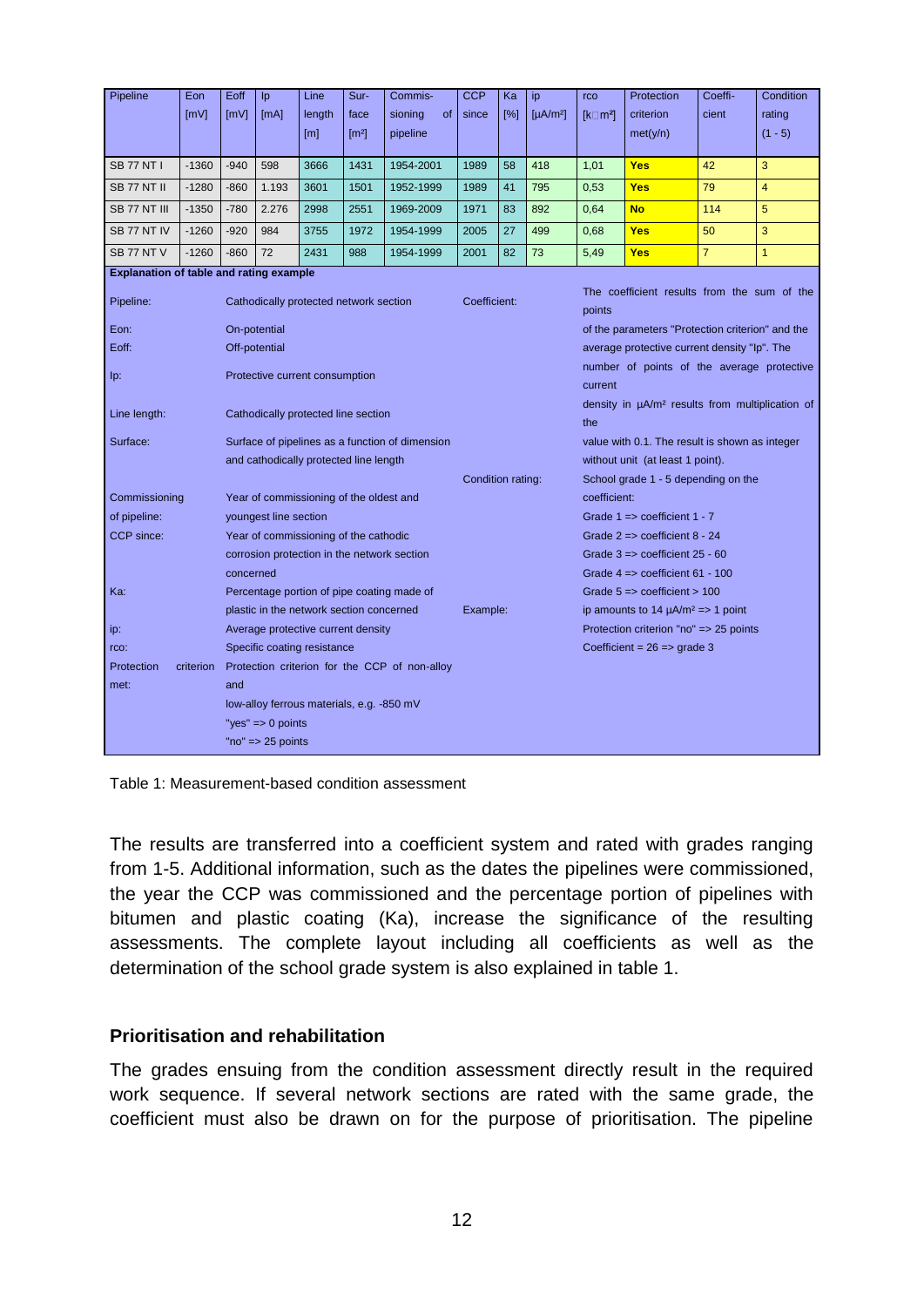sections to be rehabilitated are determined by means of measurements according to EN 13509 [2], e.g. by means of intensive measurement technique IFO1 (Fig. 5).



Figure 5: IFO measurement diagram

 $\overline{a}$ 

Assessment of the individual pipeline sections is performed on the basis of these measurements. Pipeline sections which do not meet the protective potential criterion according to EN 12954 [4], or pipeline sections causing an undue influencing of other objects must be rehabilitated in the short to medium-term.

IFO = German acronym for "intensive Fehlstellenortung"  $\approx$  Intensive defect location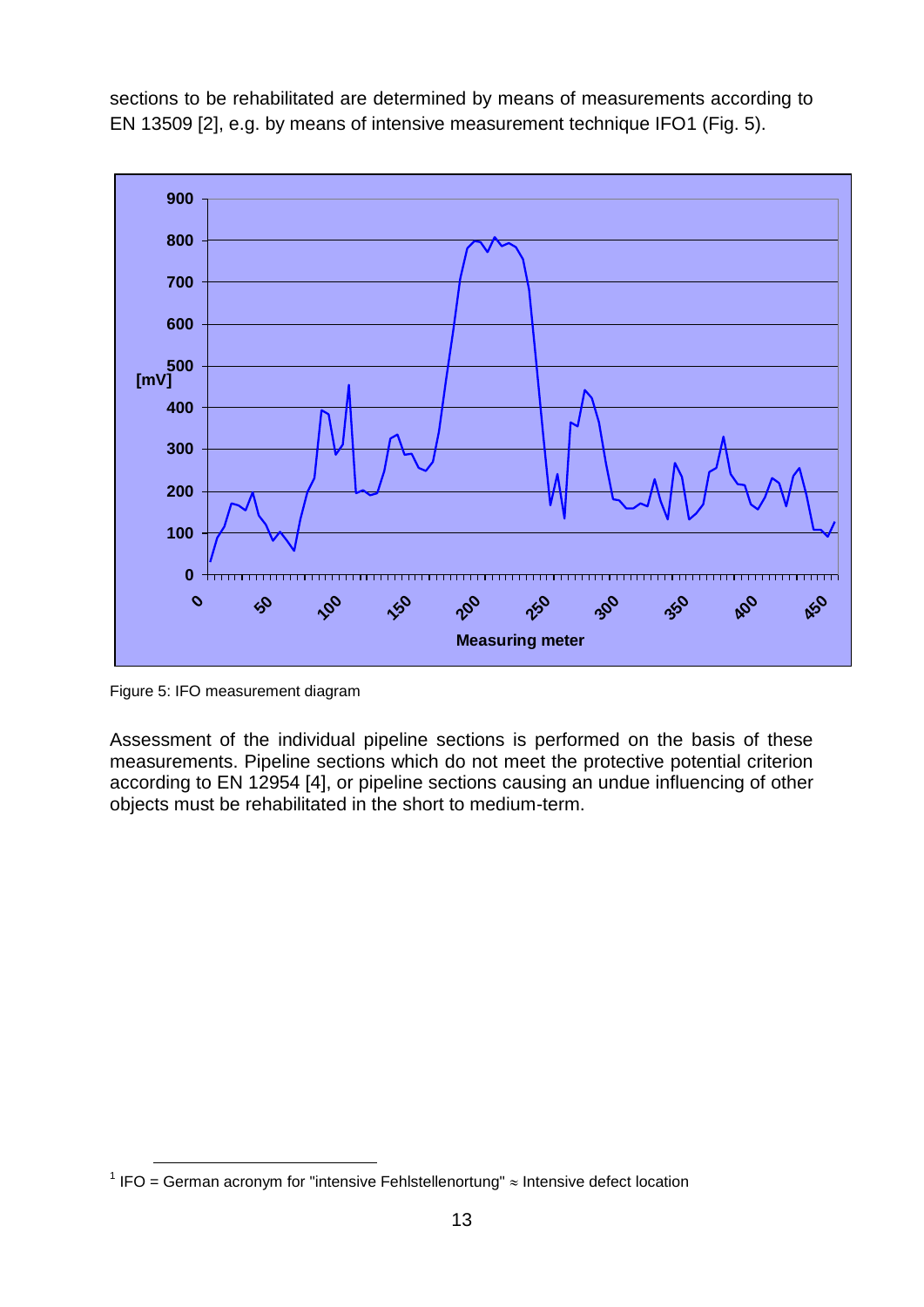## **Further initiating projects for repair and rehabilitation**

This type of rehabilitation of pipeline sections comprises the coordination of rehabilitation measures with other initiating projects. In cooperation with the planning divisions and responsible building and construction departments, road construction projects, track construction projects, underground construction measures or new installation measures of other branches such as water, power or district heating can be used to rehabilitate pipeline sections concerned cost-effectively and thus economically.

To ensure a professional and target-oriented approach, it is first of all necessary to identify the pipeline sections which are located in the project area concerned.

It can be assumed that the damage frequency of pipeline sections which were cathodically protected since their installation tends towards zero. In these cases there is no need for action with regard to rehabilitation measures. In other cases, where pipeline sections were only cathodically protected several years after their installation, the assessment is performed on the basis of the measurements according to EN 13509 [2]. As additional decision criterion, long-term damages which have occurred still more recently should be taken into consideration. The development of long-term damages can be traced back to the period during which the pipeline section was not yet integrated in the CCP. If a need for action arises from this, a decision as to bringing the repair and rehabilitation measures forward must be taken.

# **Example of CCP-based rehabilitation planning**

In the present example of a gas distribution system, the grade "5" for network section III ensues on the basis of the measurements (Table 2).

| Pipeline        | Eon<br>[mV] | Eoff<br><b>ImVI</b> | ID<br>[MA] | Line<br>length<br>[m] | Sur-<br>face<br>$\lceil m^2 \rceil$ | Commis-<br>sioning<br>οf<br>pipeline | <b>CCP</b><br>since | Ka<br>$\lceil \% \rceil$ | Jp<br>$\lceil \mu A/m^2 \rceil$ [kom <sup>2</sup> ] | rco  | Protection<br>criterion<br>met $(y/n)$ | Coeffi-<br>cient | Condition<br>rating<br>$(1 - 5)$ |
|-----------------|-------------|---------------------|------------|-----------------------|-------------------------------------|--------------------------------------|---------------------|--------------------------|-----------------------------------------------------|------|----------------------------------------|------------------|----------------------------------|
| <b>SB</b><br>77 | -           |                     |            |                       |                                     | 1969-                                |                     |                          |                                                     |      |                                        |                  |                                  |
| NT III          | 1350        | 780                 | 2.276      | 2998 2551             |                                     | 2009                                 | 1971                | 83                       | 892                                                 | 0.64 | No                                     | 114              | 5                                |
|                 |             |                     |            |                       |                                     |                                      |                     |                          |                                                     |      |                                        |                  |                                  |

Table 2: Measurement-based condition assessment prior to rehabilitation

Analysis of the IFO measurements (Fig. 6) shows that the coating on a 400 m long pipeline section is no longer able to meet the requirements to achieve an adequate electric barrier effect (Fig. 7).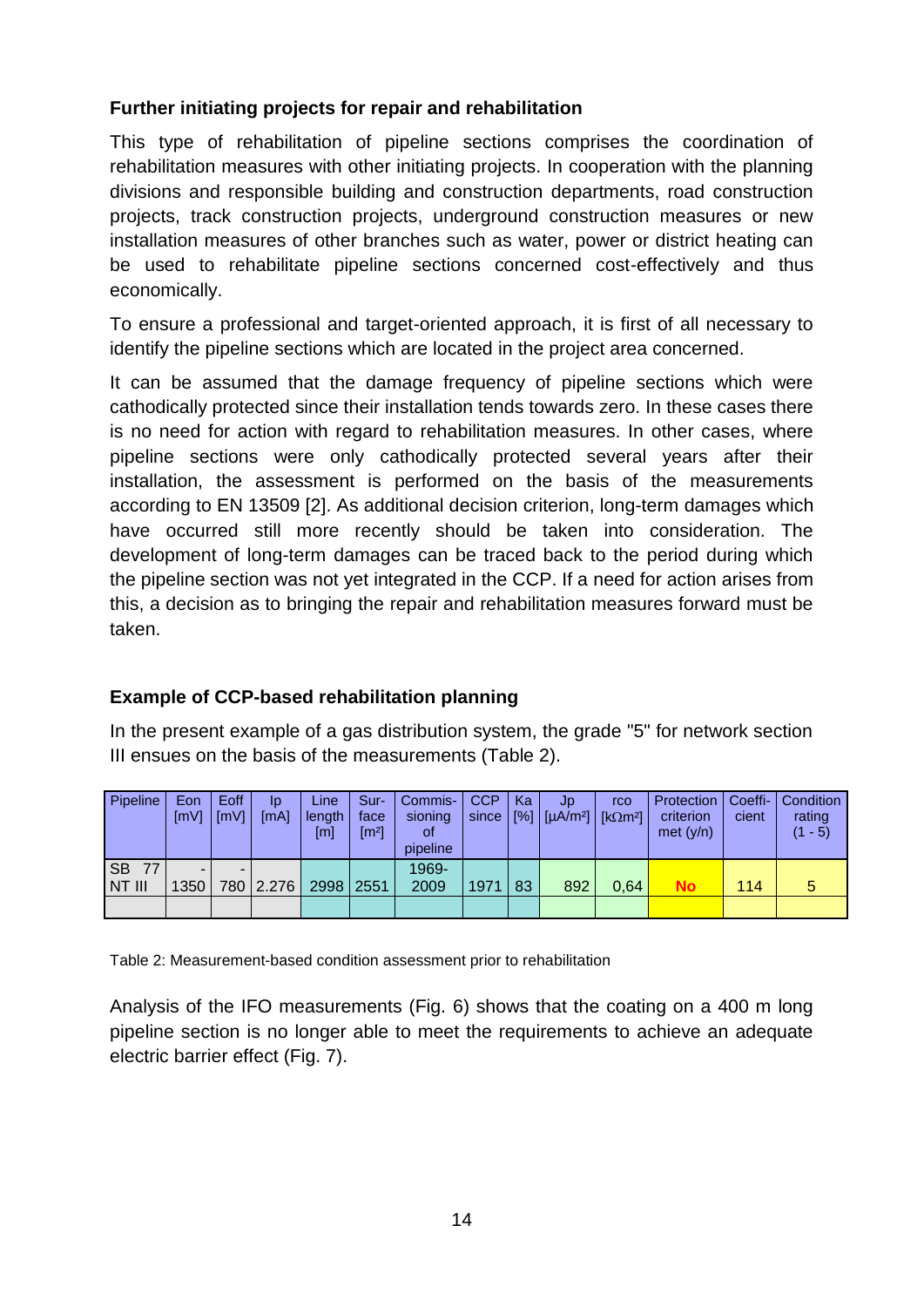

Figure 6: IFO measurement diagram prior to rehabilitation



Figure 7: Desolate condition of pipe coating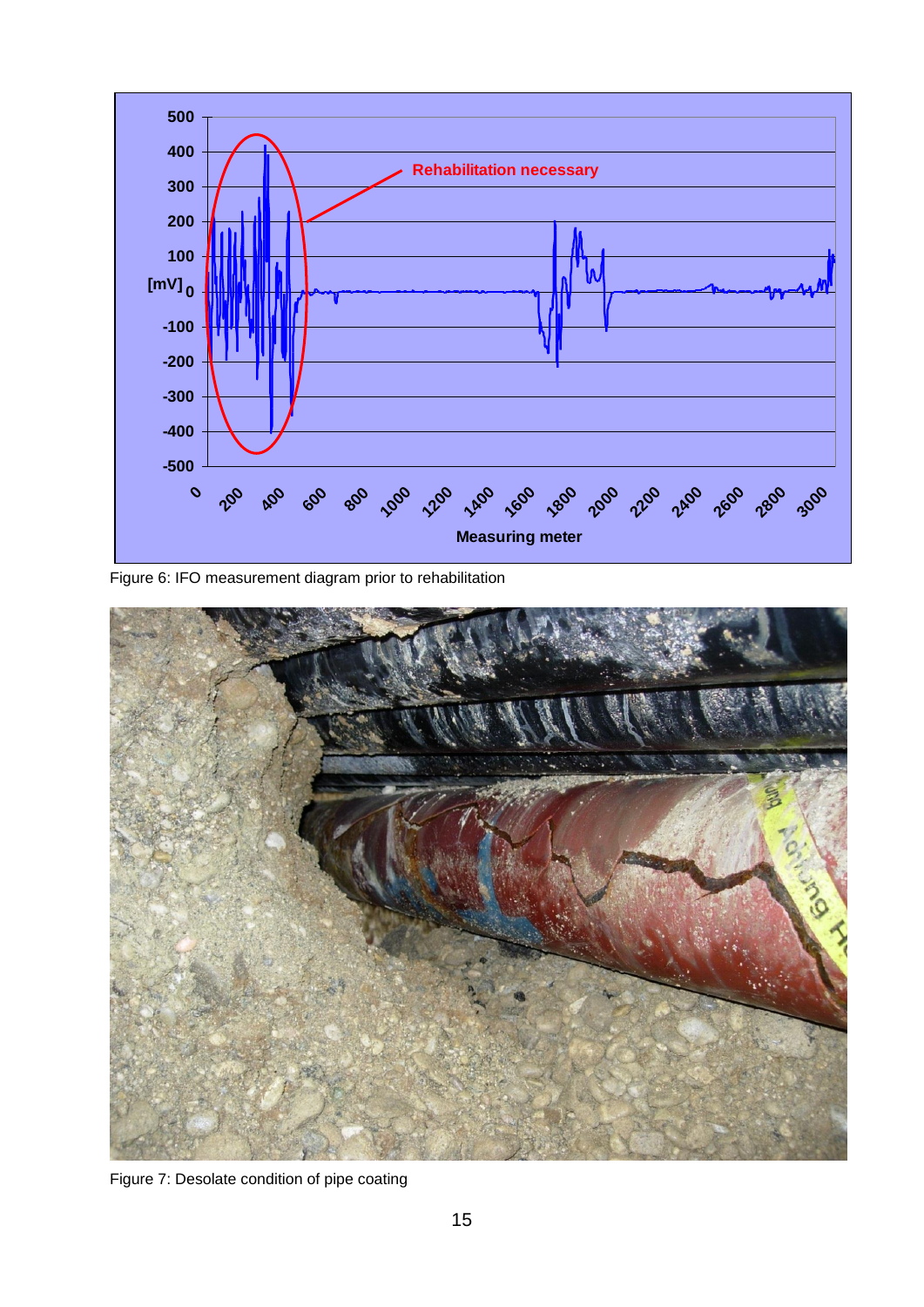This section was repaired on the basis of the condition assessment, after an adequate consideration of the options of a construction site repair of the corrosion protection versus the complete replacement of the pipeline section. Decisive for this decision was on the one hand an undue influencing of an external metal line combined with the inadequate protective potential and on the other hand the line condition found (Fig. 7).

The control measurement after the implementation of the rehabilitation measures shows the reduced protective current requirement (table 3). The protective potential criterion according to EN 12954 [4] has been met and as a result, the grading changes.

| <b>Pipeline</b>        | Eon<br>[mV] | Eoff<br><b>ImVI</b> | ID<br>[mA] | Line<br>length<br>[m] | Sur-<br>face<br>$\left[\text{m}^2\right]$ | Commis-<br>sioning<br><b>of</b><br>pipeline | <b>CCP</b><br>since | Ka<br>[%] | Jp<br>$\left[\mu A/m^2\right]$ | rco<br>[kΩm <sup>2</sup> ] | Protection<br>criterion<br>met $(y/n)$ | Coeffi-<br>cient | Condition<br>rating<br>(1 - 5) |
|------------------------|-------------|---------------------|------------|-----------------------|-------------------------------------------|---------------------------------------------|---------------------|-----------|--------------------------------|----------------------------|----------------------------------------|------------------|--------------------------------|
| <b>SB 77</b><br>NT III | 1350        | 780                 | 2.276      | 2998                  | 2551                                      | 1969-<br>2009                               | 1971                | 83        | 892                            | 0.64                       | <b>No</b>                              | 114              |                                |
|                        |             |                     |            |                       |                                           |                                             |                     |           |                                |                            |                                        |                  |                                |

Table 3: Measurement-based condition assessment after rehabilitation Conclusion

In the past, the outstanding importance of cathodic corrosion protection for repair and rehabilitation planning in the public utility industry went almost unnoticed. This becomes particularly clear by the fact that strategic documents rarely mention cathodic corrosion protection.

The actual significance of cathodic corrosion protection in rehabilitation planning is mirrored by today's revised technical rules or draft technical rules. The possibilities offered by cathodic corrosion protection for condition-oriented maintenance are not merely wishful thinking, but are put to good use in practical applications. Cathodic corrosion protection data can be processed in such a manner that even persons who are not familiar with the matter will understand them and thus be able to take into consideration the findings especially in medium and long-term strategic planning for pipeline networks.

The decision for or against the application of cathodic corrosion protection should no longer be taken solely on the basis of the necessity described in the technical rules for the construction of pipelines. Taking into consideration the advantages for longterm planning and maintenance of pipelines and pipeline networks yields completely new factors for decision making. With a view to today's extended measurement and assessment possibilities and based on the fact that the data of the object to be protected are readily accessible, CCP in principle forms the basis of any adequate pipeline management system.

The advantages are by no means only accessible for networks which have grown along with this technology over the decades. Especially for distribution networks which are maintained without cathodic corrosion protection, usually on the basis of